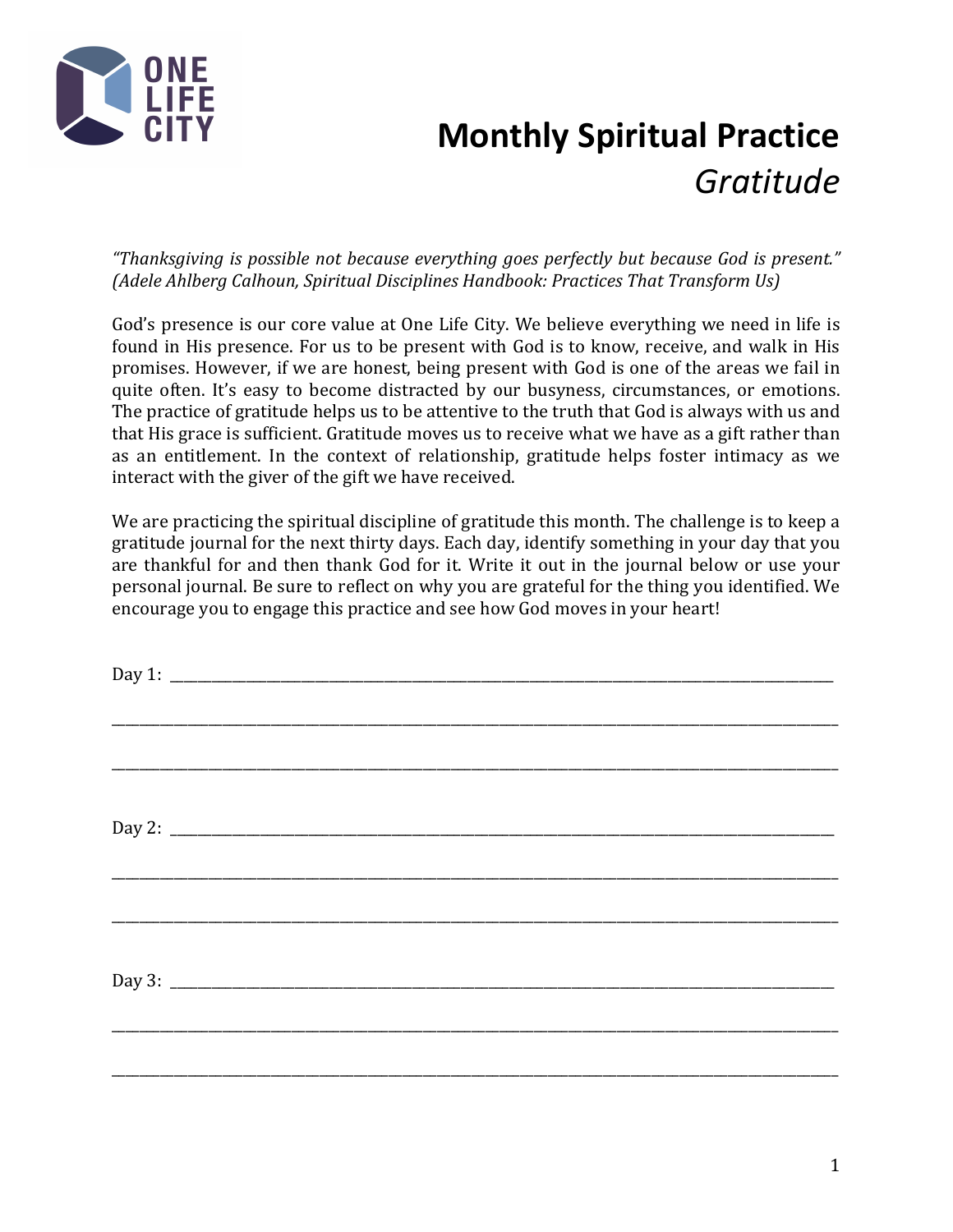| <u> 1980 - Johann Stoff, deutscher Stoffen und der Stoffen und der Stoffen und der Stoffen und der Stoffen und de</u> |  |  |  |
|-----------------------------------------------------------------------------------------------------------------------|--|--|--|
|                                                                                                                       |  |  |  |
|                                                                                                                       |  |  |  |
|                                                                                                                       |  |  |  |
|                                                                                                                       |  |  |  |
|                                                                                                                       |  |  |  |
|                                                                                                                       |  |  |  |
|                                                                                                                       |  |  |  |
|                                                                                                                       |  |  |  |
|                                                                                                                       |  |  |  |
|                                                                                                                       |  |  |  |
|                                                                                                                       |  |  |  |
|                                                                                                                       |  |  |  |
|                                                                                                                       |  |  |  |
|                                                                                                                       |  |  |  |

"Do not be anxious about anything, but in every situation, by prayer and petition, with thanksgiving, present your requests to God." [Philippians 4:6]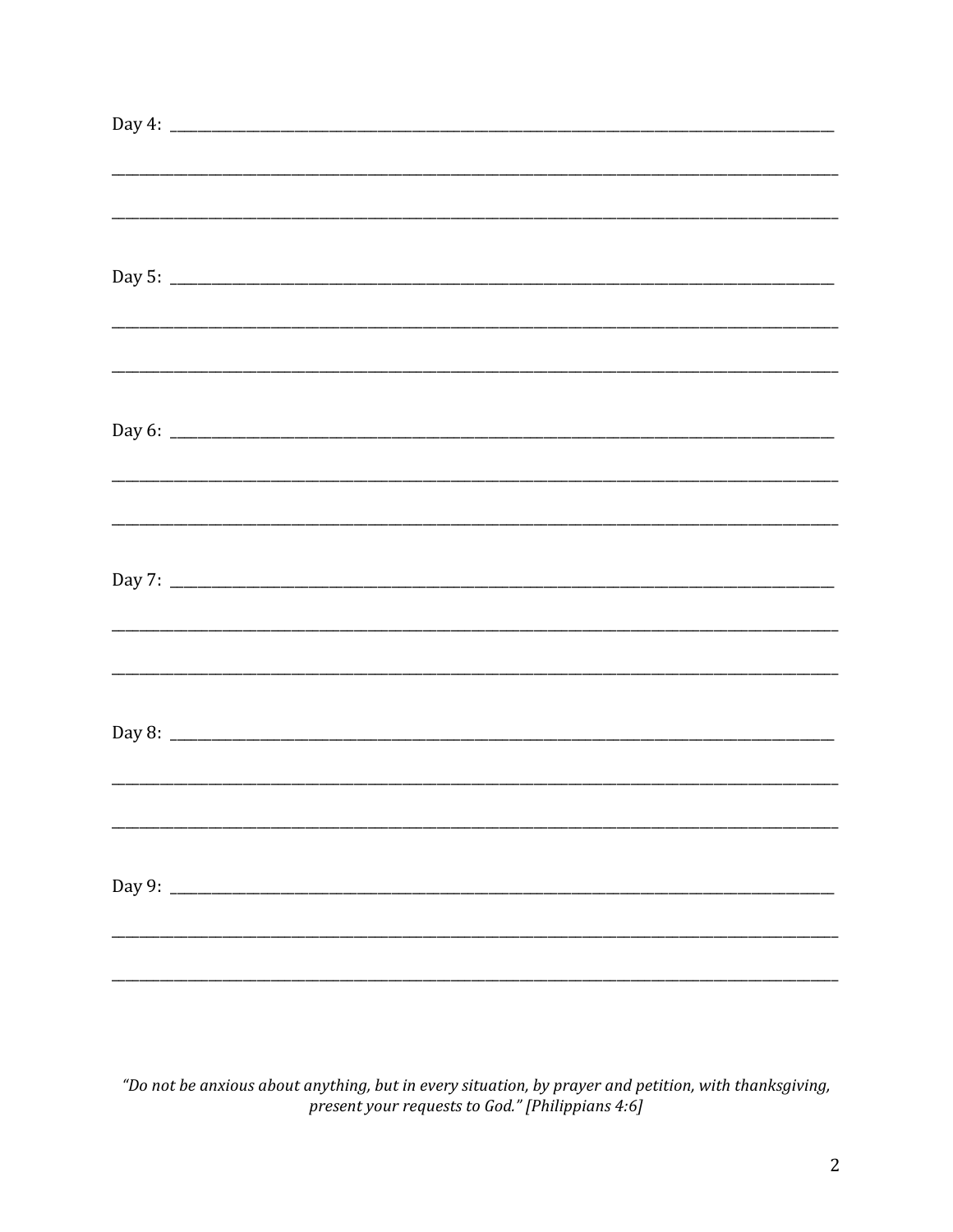"Give thanks to the Lord, for he is good; his love endures forever." [Psalm 107:1]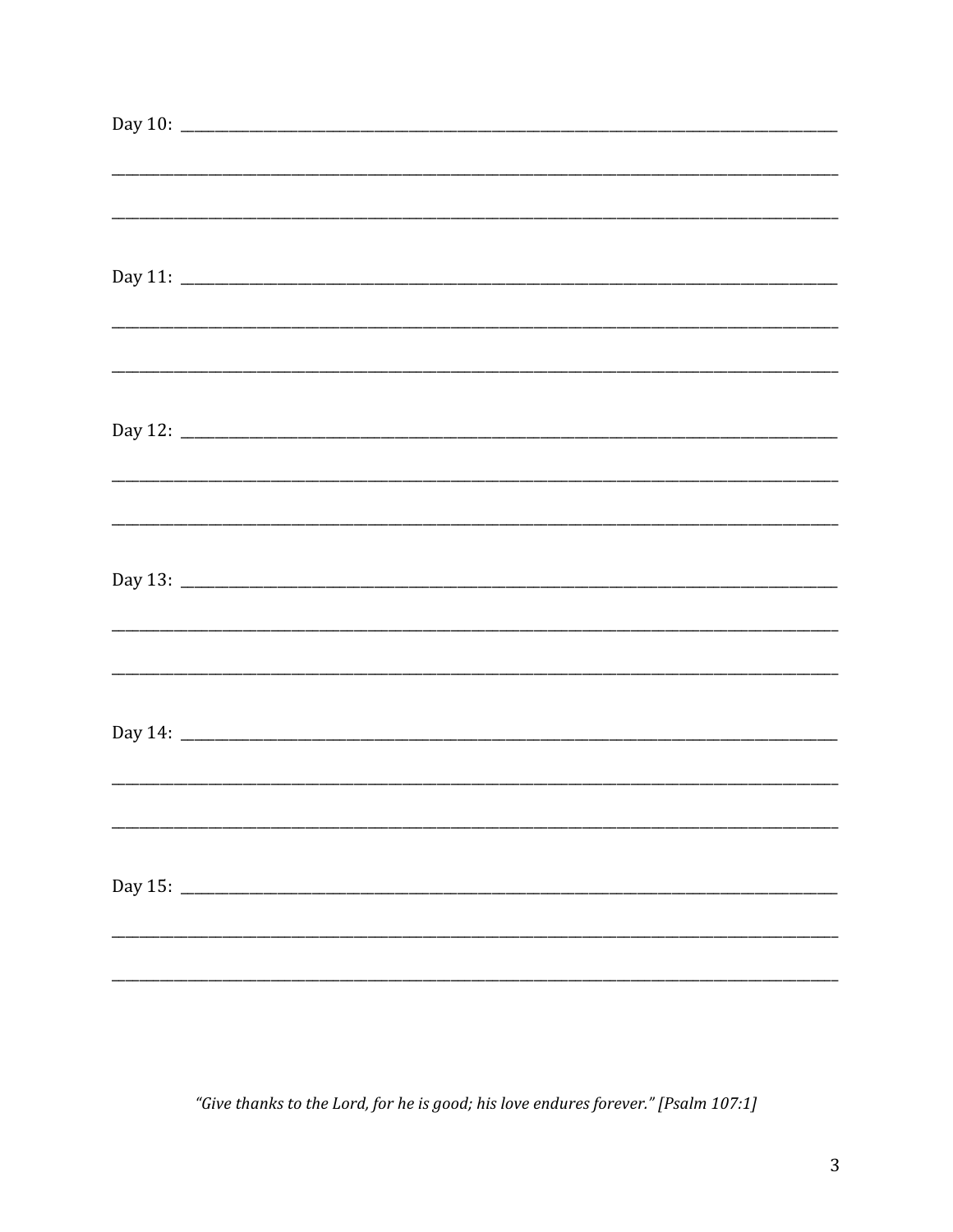| Day 16: $\frac{1}{2}$ and $\frac{1}{2}$ and $\frac{1}{2}$ and $\frac{1}{2}$ and $\frac{1}{2}$ and $\frac{1}{2}$ and $\frac{1}{2}$ and $\frac{1}{2}$ and $\frac{1}{2}$ and $\frac{1}{2}$ and $\frac{1}{2}$ and $\frac{1}{2}$ and $\frac{1}{2}$ and $\frac{1}{2}$ and $\frac{1}{2}$ and $\frac$ |                                                                                                                       |  |  |  |
|-----------------------------------------------------------------------------------------------------------------------------------------------------------------------------------------------------------------------------------------------------------------------------------------------|-----------------------------------------------------------------------------------------------------------------------|--|--|--|
|                                                                                                                                                                                                                                                                                               |                                                                                                                       |  |  |  |
|                                                                                                                                                                                                                                                                                               |                                                                                                                       |  |  |  |
|                                                                                                                                                                                                                                                                                               |                                                                                                                       |  |  |  |
|                                                                                                                                                                                                                                                                                               |                                                                                                                       |  |  |  |
|                                                                                                                                                                                                                                                                                               |                                                                                                                       |  |  |  |
|                                                                                                                                                                                                                                                                                               |                                                                                                                       |  |  |  |
|                                                                                                                                                                                                                                                                                               |                                                                                                                       |  |  |  |
|                                                                                                                                                                                                                                                                                               |                                                                                                                       |  |  |  |
|                                                                                                                                                                                                                                                                                               | <u> 1989 - Johann Stoff, deutscher Stoff, der Stoff, der Stoff, der Stoff, der Stoff, der Stoff, der Stoff, der S</u> |  |  |  |
|                                                                                                                                                                                                                                                                                               |                                                                                                                       |  |  |  |
|                                                                                                                                                                                                                                                                                               | ,我们的人们就会在这里的人们,我们的人们就会在这里,我们的人们就会在这里,我们的人们就会在这里,我们的人们就会在这里,我们的人们就会在这里,我们的人们就会在这里                                      |  |  |  |
|                                                                                                                                                                                                                                                                                               |                                                                                                                       |  |  |  |
|                                                                                                                                                                                                                                                                                               |                                                                                                                       |  |  |  |
|                                                                                                                                                                                                                                                                                               |                                                                                                                       |  |  |  |
|                                                                                                                                                                                                                                                                                               |                                                                                                                       |  |  |  |
|                                                                                                                                                                                                                                                                                               |                                                                                                                       |  |  |  |
|                                                                                                                                                                                                                                                                                               |                                                                                                                       |  |  |  |
|                                                                                                                                                                                                                                                                                               |                                                                                                                       |  |  |  |
|                                                                                                                                                                                                                                                                                               |                                                                                                                       |  |  |  |
|                                                                                                                                                                                                                                                                                               |                                                                                                                       |  |  |  |
|                                                                                                                                                                                                                                                                                               |                                                                                                                       |  |  |  |
|                                                                                                                                                                                                                                                                                               |                                                                                                                       |  |  |  |
|                                                                                                                                                                                                                                                                                               |                                                                                                                       |  |  |  |
|                                                                                                                                                                                                                                                                                               |                                                                                                                       |  |  |  |
|                                                                                                                                                                                                                                                                                               |                                                                                                                       |  |  |  |
|                                                                                                                                                                                                                                                                                               |                                                                                                                       |  |  |  |
|                                                                                                                                                                                                                                                                                               |                                                                                                                       |  |  |  |
|                                                                                                                                                                                                                                                                                               |                                                                                                                       |  |  |  |
|                                                                                                                                                                                                                                                                                               |                                                                                                                       |  |  |  |
|                                                                                                                                                                                                                                                                                               |                                                                                                                       |  |  |  |
|                                                                                                                                                                                                                                                                                               |                                                                                                                       |  |  |  |
|                                                                                                                                                                                                                                                                                               |                                                                                                                       |  |  |  |
|                                                                                                                                                                                                                                                                                               |                                                                                                                       |  |  |  |
|                                                                                                                                                                                                                                                                                               |                                                                                                                       |  |  |  |
|                                                                                                                                                                                                                                                                                               |                                                                                                                       |  |  |  |
|                                                                                                                                                                                                                                                                                               |                                                                                                                       |  |  |  |
|                                                                                                                                                                                                                                                                                               |                                                                                                                       |  |  |  |

"Rejoice always, pray continually, give thanks in all circumstances; for this is God's will for you in<br>Christ Jesus." [1 Thessalonians 5:16-18]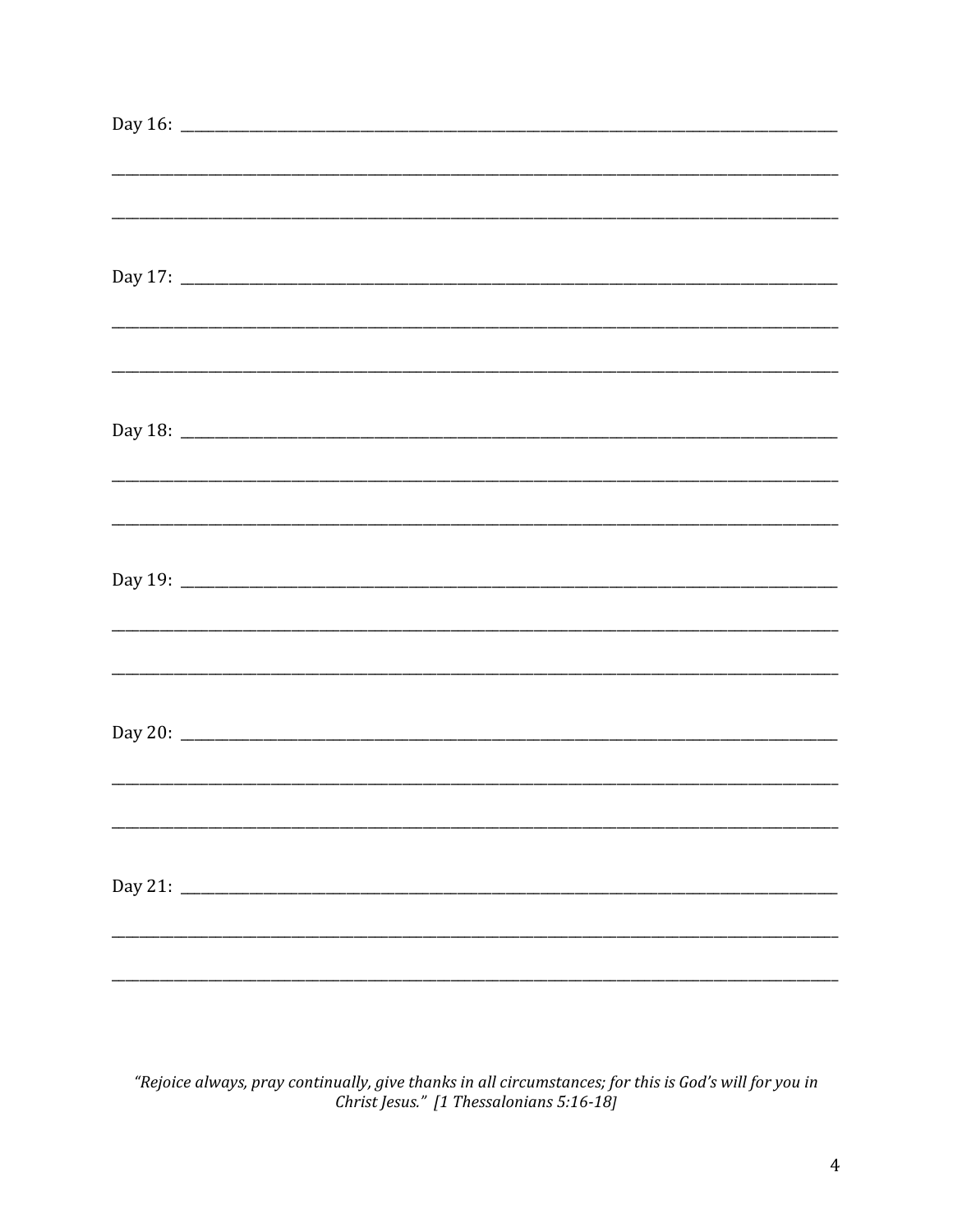| <u> 1999 - Johann Barbert, mars and de format de la componentation de la componentation de la componentation de l</u> |  |  |  |
|-----------------------------------------------------------------------------------------------------------------------|--|--|--|
|                                                                                                                       |  |  |  |
|                                                                                                                       |  |  |  |
|                                                                                                                       |  |  |  |
|                                                                                                                       |  |  |  |
|                                                                                                                       |  |  |  |
|                                                                                                                       |  |  |  |
|                                                                                                                       |  |  |  |
|                                                                                                                       |  |  |  |
|                                                                                                                       |  |  |  |
|                                                                                                                       |  |  |  |
|                                                                                                                       |  |  |  |
|                                                                                                                       |  |  |  |
|                                                                                                                       |  |  |  |
|                                                                                                                       |  |  |  |
|                                                                                                                       |  |  |  |
|                                                                                                                       |  |  |  |
|                                                                                                                       |  |  |  |
|                                                                                                                       |  |  |  |
|                                                                                                                       |  |  |  |
|                                                                                                                       |  |  |  |
|                                                                                                                       |  |  |  |
|                                                                                                                       |  |  |  |
|                                                                                                                       |  |  |  |
|                                                                                                                       |  |  |  |
|                                                                                                                       |  |  |  |
|                                                                                                                       |  |  |  |
|                                                                                                                       |  |  |  |

"Let the peace of Christ rule in your hearts, since as members of one body you were called to peace. And be thankful. Let the message of Christ dwell among you richly as you teach and admonish one another with all wisdom through psalms, hymns, and songs from the Spirit, singing to God with gratitude in your hearts." [Colossians 3:15-16]